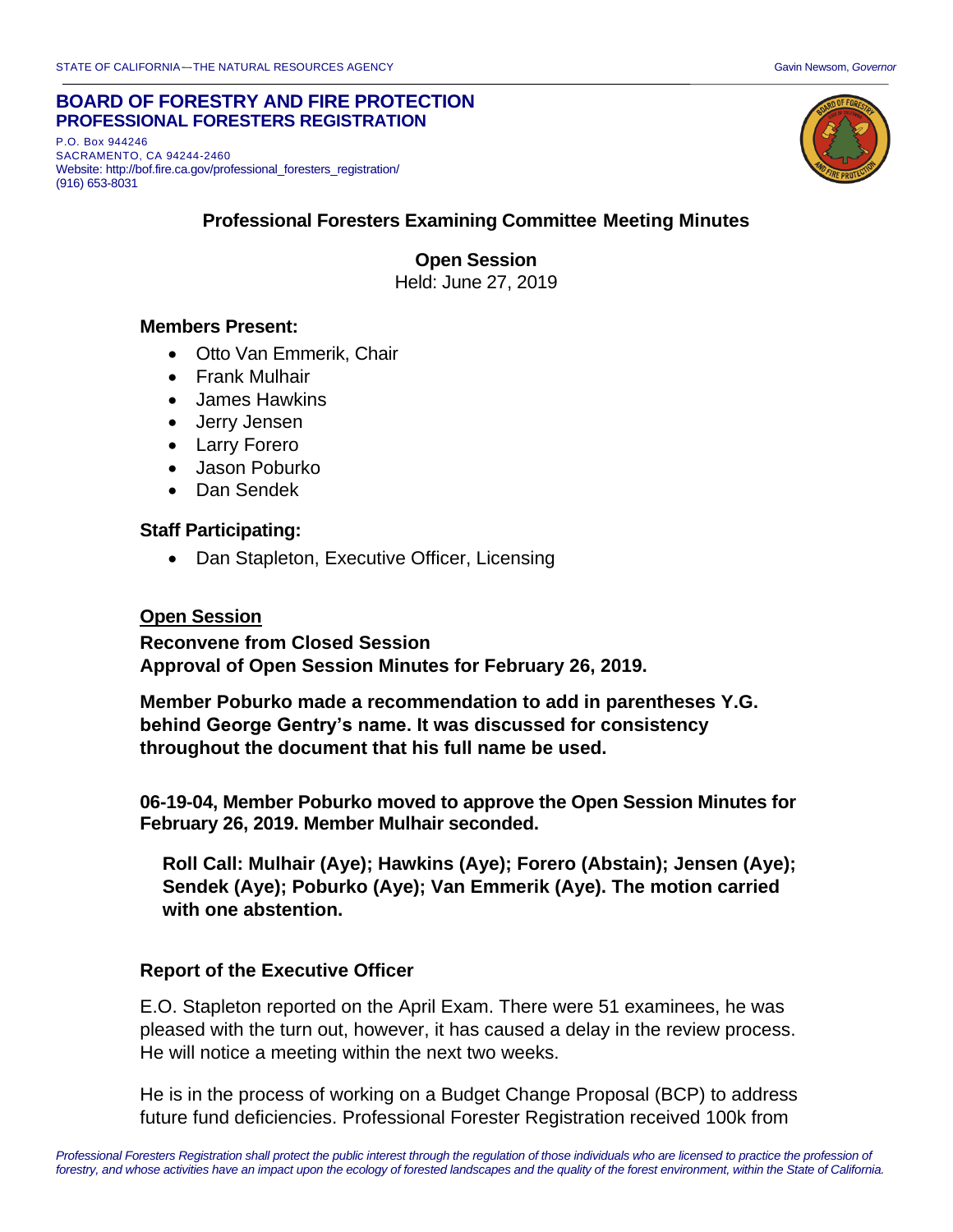the Department of Finance for the California Environmental License Fund, the revenue will be for fiscal year 19/20. The fund was justified to perform outreach. As long as the Governor allows for out of state travel, the E.O. will visit neighboring states to do outreach and possibly attend the Society of American Foresters (SAF) convention. There will be opportunity for new presentation materials to highlight events promoting California Forester's Licensing, which will hopefully increase more interest in applying to take the Forester's exam.

There were no new cases to report.

# **RPF and Certified Specialty Fee Amendments, 2019**

The RPF/CRM Amendments that were approved at the February 2019 PFEC meeting have gone through the Office of Administrative Law for review. They have submitted comments.

Chair Van Emmerik recognized and thanked former PFEC member Dr. Kim Rodrigues for her service while serving on the committee. Although she could not attend the meeting she was presented a Distinguished Service Award for her 14 years on the committee.

# **Proposal to Amend Licensing Fees**

E.O. gave a brief overview of what was discussed at the February 2019 PFEC meeting, an RPF renewal fee increase to \$350 biennially and a proportional increase for the Specialty Certificate to \$130. Also, a proposed \$100 discount for those who have been registered for 30 years or longer.

CLFA, is in support of the fee increases and the discount for those in the registry for at least 30 years.

E.O. expressed his concerns that the increase may cause withdrawals or voluntary relinquishments. He would like retain foresters with years of experience to offer their knowledge and experience to the newer RPF's. He suggested a more frequent review of the fee structure he thinks it would be beneficial so that it isn't such a large rate increase. He added that a decision should be made by October to be approved by the March 2020 meeting.

George (Y.G.) Gentry commented that the PFEC needs to keep in mind as they are weighing their options moving forward and speaking as a former Executive Officer, it is his experience that any fee increase will not necessarily cause relinquishments, the higher number will be withdrawals. PFEC should consider how they handle the withdrawal process. He suggested that there should be a fee attached to the withdrawal status for administrative purposes. If the RPF has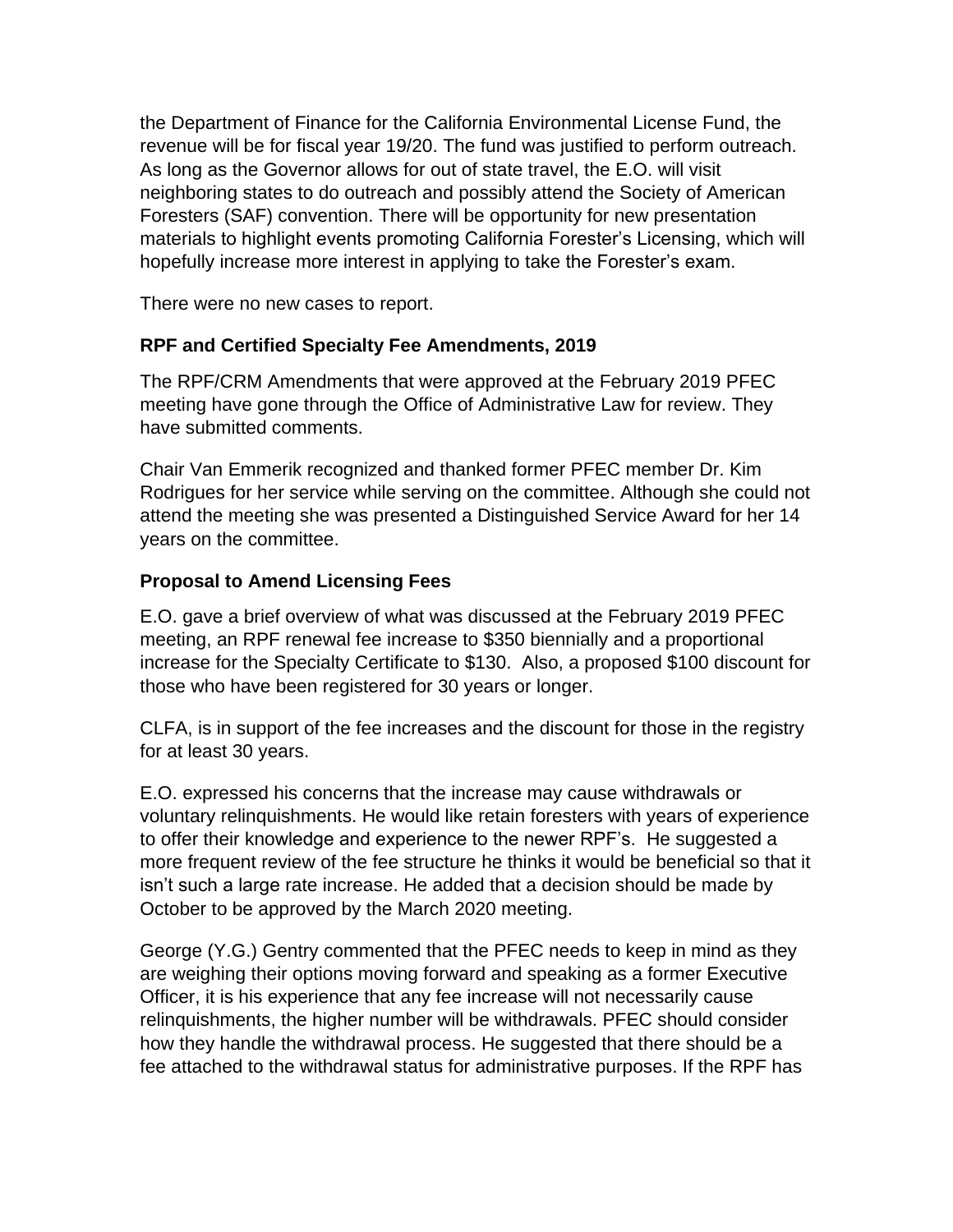the ability to reinstate their license, they should pay a fee for the convenience of keeping their license.

Member Poburko added that the entire fee schedule should be reviewed rather than just those that have been discussed.

Committee reviewed fee maximums in the Professional Forester Laws and Regulations. E.O. recommended maximums on re-instatements from withdrawal and duplicates.

Chair Van Emmerik suggested an annual fee to maintain a withdrawal status. It was asked what if the fee isn't paid.

Y.G. commented they would have to relinquish their license for non-payment.

E.O added there would be a \$50 fee to reinstate their license.

There was discussion that the annual \$50 fee to maintain a withdrawn status may help retention.

E.O. will work with the Regulations coordinator to see if it can be applied on an annual basis.

\$350 should be the minimum increase to be able to accomplish a satisfactory revenue. The discounted rate for those with 30 years or more should help to retain foresters.

Y.G. commented using a price deflator formula to determine the fee structure would be a good process so the fee keeps pace with the current inflation rate. If it were built in to the fee structure, there wouldn't have to be a regulatory action for every rate increase.

Discussed looking at the fee schedule for the next 10 years and possibly having an annual rate increase and adding it to the regulation.

E.O. commented that he will add an item to the next PFEC meeting agenda to discuss revision to the fee structure and maximums with increase adjustments for inflation and adding language.to the regulation.

### **Review of PFEC Policy and other documents for updating**

E.O. Introduced The Professional Foresters Law and the role of the Registered Professional Forester in Managing California's Forests for review to ensure that it is current. Policy documents will also have to be reviewed in the future. The E.O. suggested starting with the role of the RPF, he will distribute APA information to committee members.